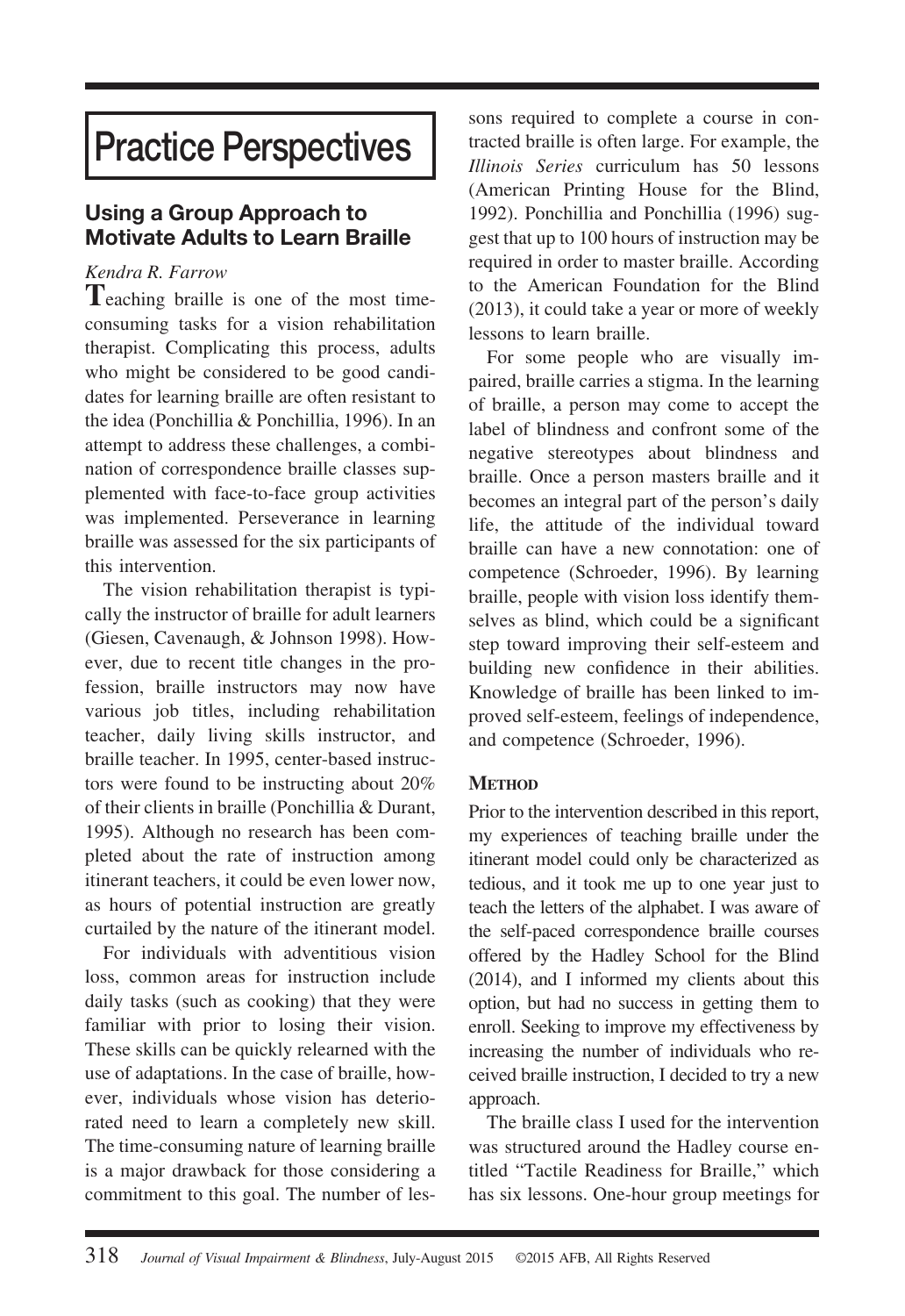braille learners occurred once a week for a period of six weeks. Hadley offers correspondence courses on a wide variety of topics to individuals with vision loss, their family members, and the professionals who work with them. Courses are free for people who are visually impaired. Using the Hadley course allowed my students the opportunity to try out the Hadley system and instilled in them the idea that braille training could be completed by taking additional courses. With the curriculum in place, I was free to find creative ways to encourage and motivate the participants.

Individuals were invited to participate in the intervention based on my knowledge of their potential to benefit from braille. In total, six people agreed to participate in the group. All had limited functional vision and struggled to or could not use large print. Each participant was either employed  $(n = 3)$ , had significant volunteer responsibilities  $(n = 2)$ , or was actively seeking employment  $(n = 1)$ .

In the six lessons of the course, I encouraged the participants to complete one lesson prior to each class period. Each lesson had a separate exercise book, and an audiotape that provided instructions about proper finger positioning and how to complete the exercise for each page. For each lesson, listening to the taped instructions and completing the activities was intended to take approximately one hour. Examples of exercises included marking the character on each line that was different from the others (for instance, for the braille letters *l, l, l, g, l*) or placing both hands on the page and tracking the lines of braille. The exercises were not intended to teach letters, but instead to focus on proper hand and finger positioning while building good habits for beginning braille readers. Class time was used to discuss the completed lesson and review the questions the students had.

During class periods I had each student demonstrate one portion of the completed exercise, and I gave feedback about their technique—suggesting, for example, that they keep their hands relaxed, which is an important behavior for ease in braille reading. I included additional activities that addressed common questions about braille and introduced participants to braille items and equipment.

In week one, I introduced the participants to the numbers assigned to the six dots of the braille cell, gave them copies of the braille alphabet in large print, and had them manipulate a large braille cell with removable pegs. Since I did not have enough of these large braille cells for each participant, one student went home and had his son help him make one for each member of the group. In weeks two and three, students were given demonstrations of the braillewriter and slate and stylus. Each participant was encouraged to handle these items and scribble with them. In the final three weeks, I showed the class items like Dymo tape and explained how to use a Dymo tape labeler to make affixable braille labels for files, showed a print-braille children's book, and gave examples of how to make simple braille labels for food and household products.

At the end of the six-week course, the goal was for my clients to be motivated to sign up for and complete additional Hadley braille classes without the support of a group. Because of my prior experience with struggling braille learners, I expected that periodic, continuing support after the completion of the intervention would be required if its participants were to succeed in learning uncontracted braille.

#### **RESULTS**

Of the six individuals who began the class, two were men, three were employed, three had retinitis pigmentosa, four had college degrees, and only one had no usable vision. All participants except one attended every session. Participants who brought their course materials to class often ended up sharing them, since not all students had received their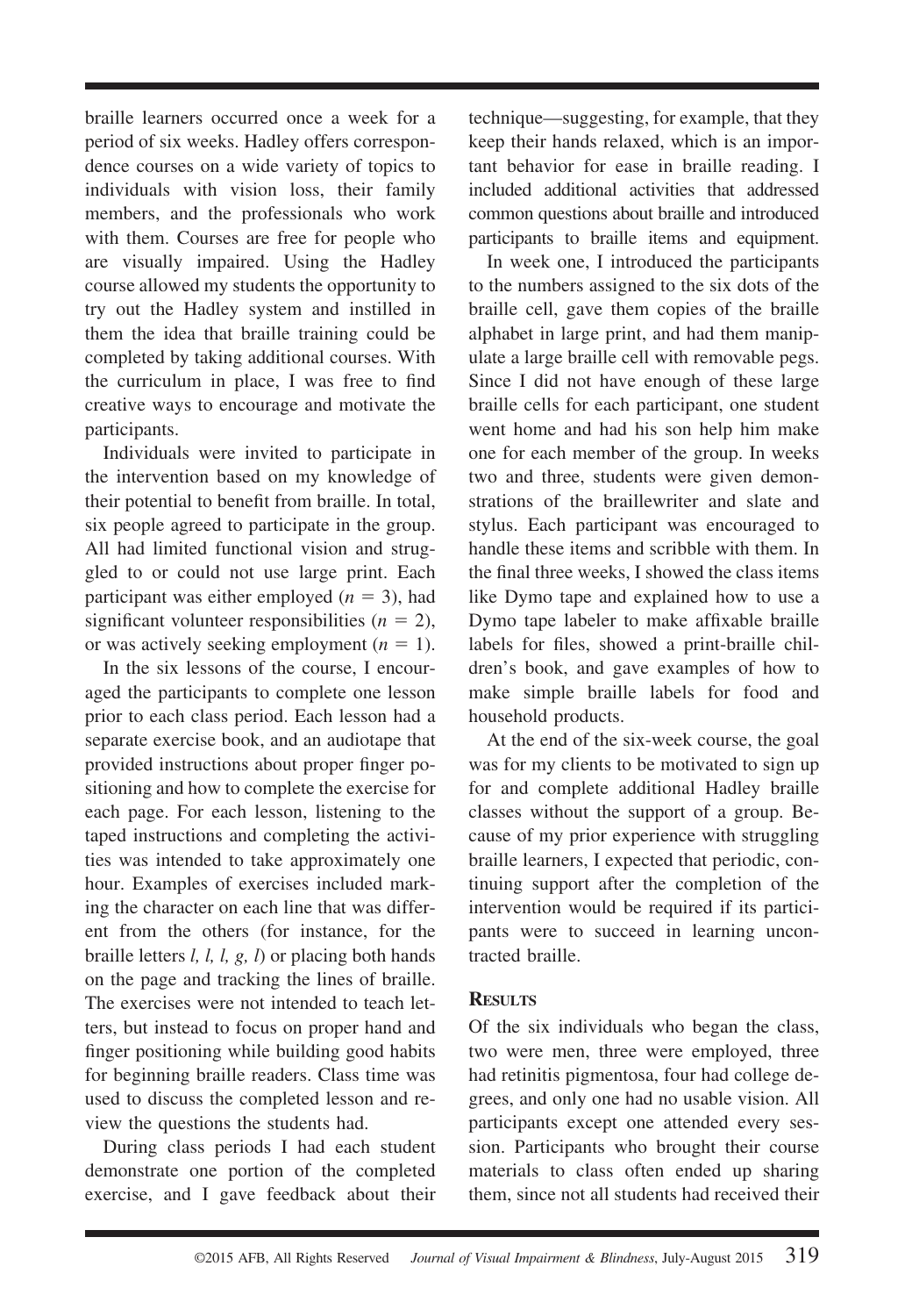coursework prior to the beginning of class. This lack of synchronization did not seem to affect the enthusiasm of the group. Participants were observed in their technique, participated in discussions about the use of braille, and drilled each other on letters of the braille alphabet using the large manipulatable braille cells. Five of the students completed all six lessons. One student did not complete the class because of inadequate sensation in her fingers.

Several participants requested permission for family members to accompany them to classes. Allowing this additional source of support may have been essential in facilitating the students' initial participation. One student had her 12-year-old daughter accompany her, and a second invited her mother. Both family members were active participants during group activities.

Assistance was offered to those individuals who wanted to continue learning braille, but, in an effort to promote independence, I did not initiate follow-up. In passing conversations after the completion of the intervention, a majority of the participants informed me that they had finished learning uncontracted braille with Hadley lessons.

In total, four of the individuals who participated in the intervention reported that they had completed uncontracted braille training. These four represented all the participants with retinitis pigmentosa  $(n = 3)$  and the one individual with no usable vision. One participant later developed a condition that reduced her finger sensitivity, and she was unable to continue using braille. The final three who persevered with braille after the intervention are currently employed and continue to use braille successfully. They use it primarily for labeling items like file folders, medications, household appliances, and cleaning supplies. In addition, one reported feeling comfortable with reading numbers and uses this skill when riding elevators and when finding hotel rooms.

An unexpected outcome of the class was dis-

cussion about the use of a white cane. As a direct result of this discussion, one participant requested white cane training for the first time. Braille and the white cane are both symbols of blindness. Schroeder (1996) found that persons who had a positive attitude about braille identified themselves as blind rather than as someone who is visually impaired. Schroeder (1996) identified the strong relationship between the acceptance of identity and the acceptance of adaptive skills. Since Schroeder's work only addresses braille, it would be interesting to determine if the same link exists between the white cane and acceptance of the label of blindness.

#### **CONCLUSION**

From my perspective as a braille instructor, the approach described in this report saved a great deal of time. I estimate that I spent approximately 20 hours recruiting, arranging, writing case notes, and teaching the class. In addition to the initial success of the students who continued and completed their uncontracted braille studies with Hadley, it is noteworthy that three of these individuals continue to make braille part of their daily lives 10 years after the intervention described here took place. If these individuals had not found a useful purpose for braille, they would have abandoned it long ago, but their persistence in using it speaks to its continued relevance in their lives.

Success for this intervention was defined as the number of participants who finished training in uncontracted braille after the intervention was completed. Due to my prior experiences in instructing braille, I would have been happy for even one of the participants to reach this goal. Since four of the five graduates continued independently with the Hadley braille courses, I felt the results exceeded my expectations.

The Hadley course "Tactile Readiness for Braille" is simple, and it helped the participants quickly achieve some success. Learning